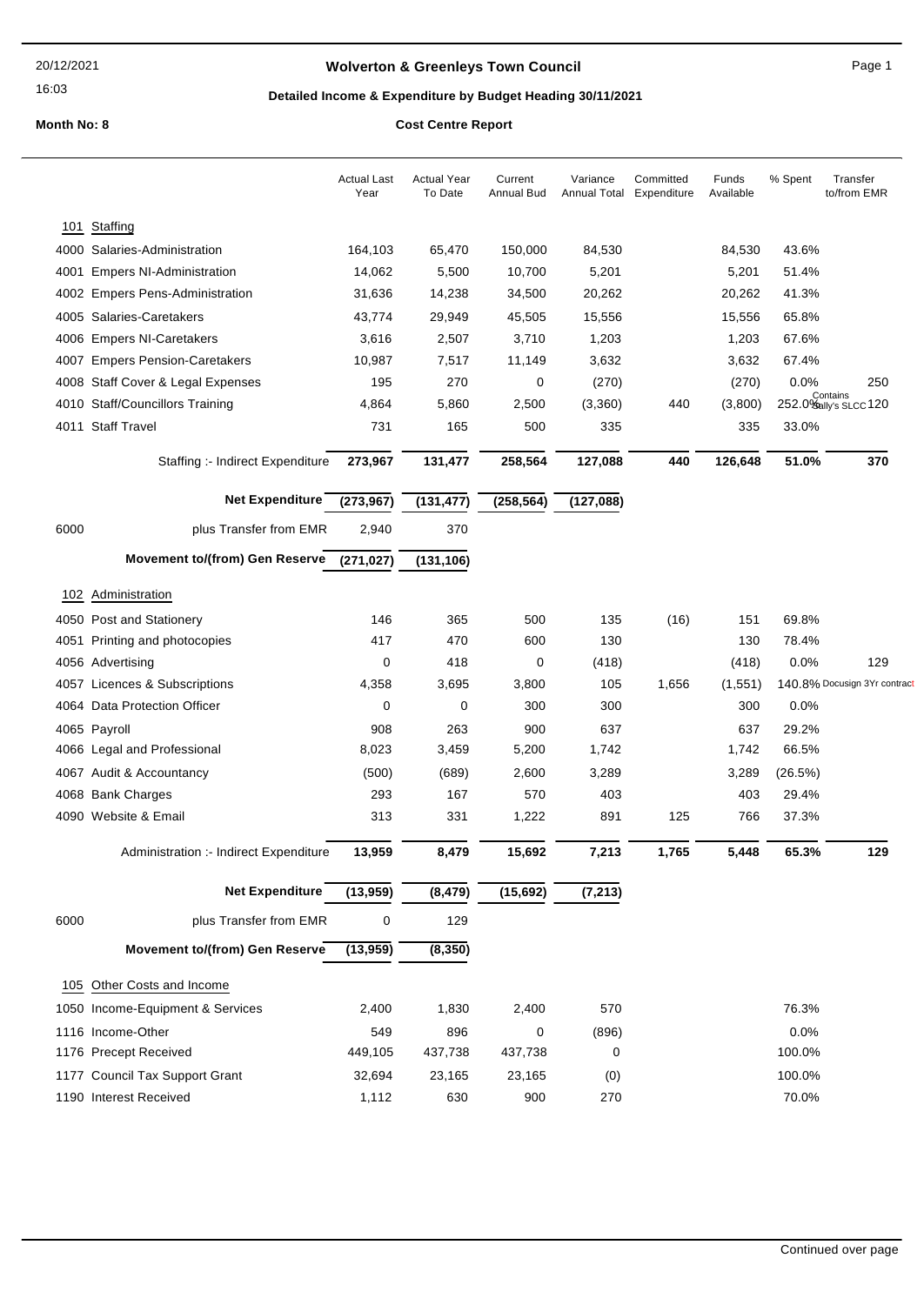#### 20/12/2021

# 16:03

## Wolverton & Greenleys Town Council **Page 2** Page 2

# Detailed Income & Expenditure by Budget Heading 30/11/2021

|          |                                           | <b>Actual Last</b><br>Year | <b>Actual Year</b><br>To Date | Current<br><b>Annual Bud</b> | Variance<br><b>Annual Total</b> | Committed<br>Expenditure | Funds<br>Available | % Spent             | Transfer<br>to/from EMR |
|----------|-------------------------------------------|----------------------------|-------------------------------|------------------------------|---------------------------------|--------------------------|--------------------|---------------------|-------------------------|
|          | 1191 Lamit Property Fund                  | 4,100                      | 2,361                         | 3,000                        | 639                             |                          |                    | 78.7%               |                         |
|          | Other Costs and Income :- Income          | 489,960                    | 466,621                       | 467,203                      | 582                             |                          |                    | 99.9%               | 0                       |
|          | Net Income                                | 489,960                    | 466,621                       | 467,203                      | 582                             |                          |                    |                     |                         |
| 6001     | less Transfer to EMR                      | 57,400                     | 0                             |                              |                                 |                          |                    |                     |                         |
|          | Movement to/(from) Gen Reserve            | 432,560                    | 466,621                       |                              |                                 |                          |                    |                     |                         |
| 201      | <b>Town Hall-Running</b>                  |                            |                               |                              |                                 |                          |                    |                     |                         |
|          | 1000 Rent from Tenants                    | 20,232                     | 13,865                        | 20,760                       | 6,895                           |                          |                    | 66.8%               |                         |
|          | 1010 Library Recharges                    | 7,000                      | 5,250                         | 7,000                        | 1,750                           |                          |                    | 75.0%               |                         |
| 1110     | Income-Meeting Room                       | 14                         | 48                            | 500                          | 452                             |                          |                    | 9.6%                |                         |
|          | 1116 Income-Other                         | 1,021                      | 1,111                         | 500                          | (611)                           |                          |                    | 222.2%              |                         |
|          |                                           |                            |                               |                              |                                 |                          |                    |                     |                         |
|          | Town Hall-Running :- Income               | 28,267                     | 20,274                        | 28,760                       | 8,486                           |                          |                    | 70.5%               | $\mathbf 0$             |
|          | 4058 IT Costs                             | 7,340                      | 8,315                         | 8,600                        | 285                             |                          | 285                | 96.7%               |                         |
|          | 4100 Rates                                | 5,993                      | 5,993                         | 6,100                        | 107                             |                          | 107                | 98.2%               |                         |
|          | 4101 Water Charges                        | 377                        | 239                           | 400                          | 161                             |                          | 161                | 59.6%               |                         |
| 4110 Gas |                                           | 3,385                      | 1,297                         | 2,000                        | 703                             |                          | 703                | 64.8%               |                         |
|          | 4111 Electricity                          | 2,508                      | 1,160                         | 4,325                        | 3,165                           |                          | 3,165              | 26.8%               |                         |
|          | 4115 Telephone                            | 13                         | 16                            | 1,300                        | 1,284                           |                          | 1,284              | 1.2%                |                         |
|          | 4116 Internet                             | 597                        | 380                           | 650                          | 270                             |                          | 270                | 58.4%               |                         |
|          | 4120 Town Hall-Minor Expenses             | 294                        | 740                           | 1,500                        | 760                             | 35                       | 725                | 51.6%               |                         |
|          | 4125 Town Hall-Maintenance                | 4,693                      | 5,819                         | 1,000                        | (4, 819)                        | 180                      | (4,999)            | 599.9% Using<br>EMR | 5,819                   |
|          | 4126 Cleaning                             | 5,582                      | 2,528                         | 7,050                        | 4,522                           |                          | 4,522              | 35.9%               |                         |
|          | 4128 Town Hall-Security                   | 1,035                      | 2,250                         | 1,300                        | (950)                           |                          | (950)              | 173.1%              | 2,250                   |
|          | 4140 PWLB-Repayments                      | 40,953                     | 40,953                        | 41,000                       | 47                              |                          | 47                 | 99.9%               |                         |
|          | 4315 Equipmt Purchase & Maint.            | 3,339                      | 3,088                         | 15,500                       | 12,413                          |                          | 12,413             | 19.9%               |                         |
|          | Town Hall-Running :- Indirect Expenditure | 76,109                     | 72,776                        | 90,725                       | 17,949                          | 214                      | 17,735             | 80.5%               | 8,069                   |
|          | Net Income over Expenditure               | (47, 842)                  | (52, 502)                     | (61, 965)                    | (9, 463)                        |                          |                    |                     |                         |
| 6000     | plus Transfer from EMR                    | 0                          | 8,069                         |                              |                                 |                          |                    |                     |                         |
|          | Movement to/(from) Gen Reserve            | (47, 842)                  | (44, 433)                     |                              |                                 |                          |                    |                     |                         |
|          | 203 Leased Assets                         |                            |                               |                              |                                 |                          |                    |                     |                         |
|          | 4152 Greenleys Depot                      | 1,768                      | (1,504)                       | 2,000                        | 3,504                           |                          | 3,504              | (75.2%)             |                         |
| 4153     | <b>Water Tower</b>                        | 2,084                      | 1,797                         | 500                          | (1, 297)                        |                          | (1, 297)           |                     | 359.3% CT included      |
|          | 4155 Urban Farm                           | 140                        | 0                             | 500                          | 500                             |                          | 500                | 0.0%                |                         |
|          | 4315 Equipmt Purchase & Maint.            | 0                          | 589                           | 0                            | (589)                           |                          | (589)              | 0.0%                |                         |
|          |                                           |                            |                               |                              |                                 |                          |                    |                     |                         |
|          | Leased Assets :- Indirect Expenditure     | 3,992                      | 882                           | 3,000                        | 2,118                           | 0                        | 2,118              | 29.4%               | 0                       |
|          | Net Expenditure                           | (3,992)                    | (882)                         | (3,000)                      | (2, 118)                        |                          |                    |                     |                         |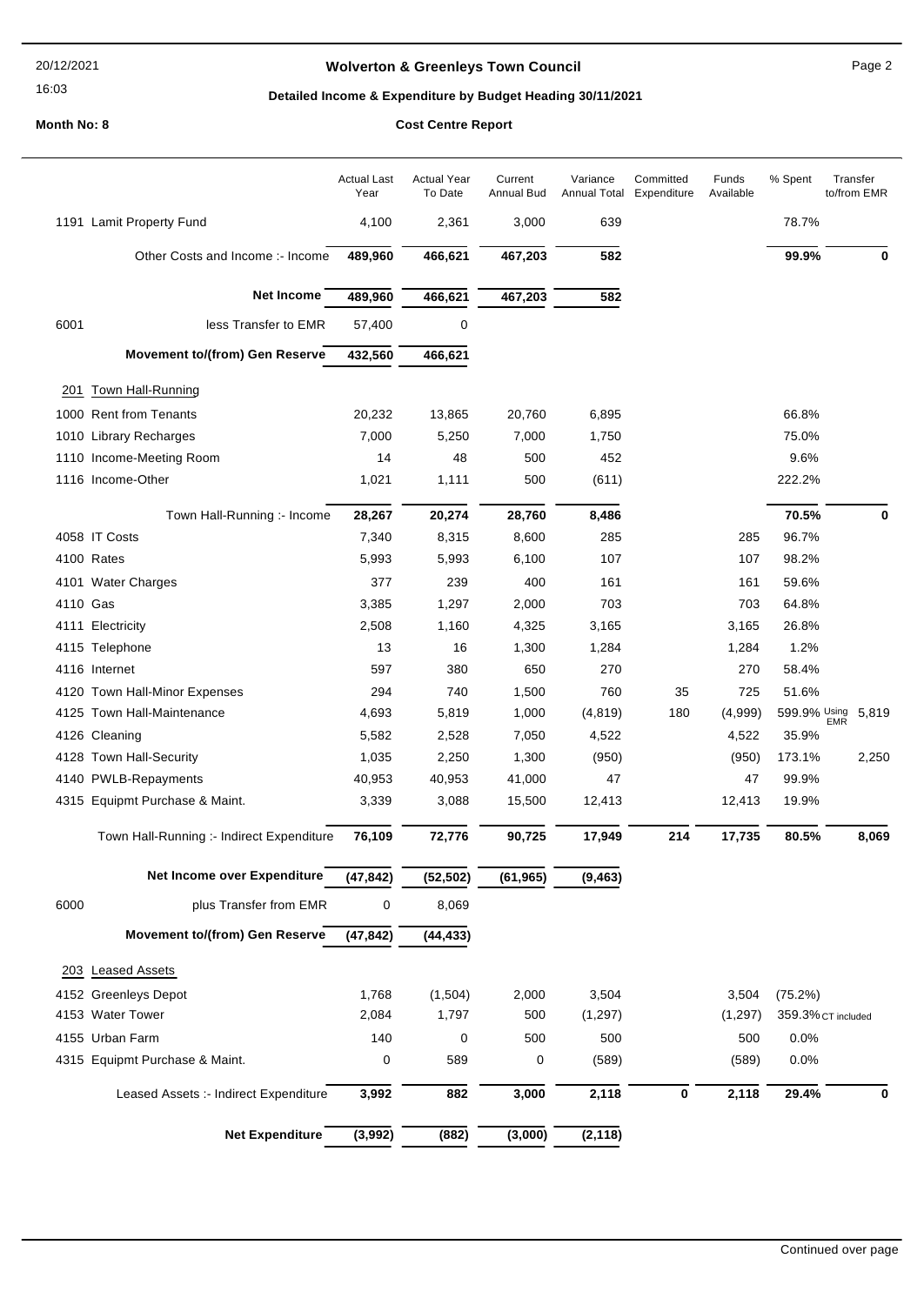16:03

## Wolverton & Greenleys Town Council **Access 20 and 20 and 20 and 20 and 20 and 20 and 20 and 20 and 20 and 20 and 20 and 20 and 20 and 20 and 20 and 20 and 20 and 20 and 20 and 20 and 20 and 20 and 20 and 20 and 20 and 20 a**

## Detailed Income & Expenditure by Budget Heading 30/11/2021

|          |                                          | <b>Actual Last</b><br>Year | <b>Actual Year</b><br>To Date | Current<br><b>Annual Bud</b> | Variance<br><b>Annual Total</b> | Committed<br>Expenditure | Funds<br>Available | % Spent     | Transfer<br>to/from EMR |
|----------|------------------------------------------|----------------------------|-------------------------------|------------------------------|---------------------------------|--------------------------|--------------------|-------------|-------------------------|
| 210      | Allotments                               |                            |                               |                              |                                 |                          |                    |             |                         |
|          | 1020 Community Orchard                   | 47                         | 47                            | 58                           | 11                              |                          |                    | 80.7%       |                         |
| 1021     | Hodge Furze                              | 51                         | (49)                          | 0                            | 49                              |                          |                    | 0.0%        |                         |
|          | 1022 Old Wolverton                       | 675                        | 968                           | 706                          | (262)                           |                          |                    | 137.1%      |                         |
|          | 1023 Stacey Hill                         | 5,591                      | 5,890                         | 5,809                        | (81)                            |                          |                    | 101.4%      |                         |
|          | Allotments :- Income                     | 6,364                      | 6,856                         | 6,573                        | (283)                           |                          |                    | 104.3%      | 0                       |
|          | 4209 In Bloom                            | 0                          | 30                            | 0                            | (30)                            |                          | (30)               | 0.0%        |                         |
|          | 4400 General Allotment Costs             | 404                        | 295                           | $\mathbf 0$                  | (295)                           |                          | (295)              | 0.0%        |                         |
|          | 4405 Stacey Hill Expenses                | 1,854                      | 1,726                         | 1,750                        | 24                              | 138                      | (113)              | 106.5%      |                         |
| 4407     | Old Wolverton                            | 429                        | 192                           | 490                          | 298                             |                          | 298                | 39.2%       |                         |
|          | 4408 Orchard Allotments                  | 332                        | 88                            | 350                          | 262                             |                          | 262                | 25.2%       |                         |
|          | Allotments :- Indirect Expenditure       | 3,018                      | 2,331                         | 2,590                        | 259                             | 138                      | 121                | 95.3%       | 0                       |
|          | Net Income over Expenditure              | 3,346                      | 4,525                         | 3,983                        | (542)                           |                          |                    |             |                         |
| 301      | <b>Community Grants</b>                  |                            |                               |                              |                                 |                          |                    |             |                         |
|          | 1117 Income-Grants                       | 30,254                     | 12,400                        | 0                            | (12,400)                        |                          |                    | 0.0%        | 7,600                   |
|          | <b>Community Grants :- Income</b>        | 30,254                     | 12,400                        | $\mathbf 0$                  | (12,400)                        |                          |                    |             | 7,600                   |
|          | 4200 Remembrance                         | 38                         | 85                            | 700                          | 615                             |                          | 615                | 12.1%       |                         |
|          | 4201 Grants                              | 9,540                      | 8,000                         | 8,000                        | 0                               | 406                      | (406)              | 105.1% Used | 7,000<br><b>EMR</b>     |
| 4207 CAB |                                          | 0                          | 2,925                         | 7,500                        | 4,575                           |                          | 4,575              | 39.0%       |                         |
|          | 4379 New Projects                        | 698                        | 247                           | 0                            | (247)                           |                          | (247)              | 0.0%        | 247                     |
|          | Community Grants :- Indirect Expenditure | 10,276                     | 11,257                        | 16,200                       | 4,943                           | 406                      | 4,538              | 72.0%       | 7,247                   |
|          | Net Income over Expenditure              | 19,978                     | 1,143                         | (16, 200)                    | (17, 343)                       |                          |                    |             |                         |
| 6000     | plus Transfer from EMR                   | $\pmb{0}$                  | 14,847                        |                              |                                 |                          |                    |             |                         |
| 6001     | less Transfer to EMR                     | 19,000                     | 0                             |                              |                                 |                          |                    |             |                         |
|          | Movement to/(from) Gen Reserve           | 978                        | 15,990                        |                              |                                 |                          |                    |             |                         |
| 305      | <b>Community Projects</b>                |                            |                               |                              |                                 |                          |                    |             |                         |
|          | 1002 In Bloom income                     | 0                          | 40                            | $\mathbf 0$                  | (40)                            |                          |                    | 0.0%        |                         |
|          | 1100 Income-Newsletter & Adverts         | 1,818                      | 1,528                         | 3,000                        | 1,472                           |                          |                    | 50.9%       |                         |
|          | 1125 Hodge Lea Meeting Place             | 795                        | 2,529                         | 4,500                        | 1,971                           |                          |                    | 56.2%       |                         |
|          | Community Projects :- Income             | 2,613                      | 4,097                         | 7,500                        | 3,403                           |                          |                    | 54.6%       | 0                       |
|          | 4230 Floodlight Running Costs            | 220                        | 280                           | 375                          | 95                              |                          | 95                 | 74.6%       |                         |
| 4231     | Digital Inclusion                        | (59)                       | 0                             | 1,000                        | 1,000                           |                          | 1,000              | 0.0%        |                         |
|          | 4235 Newsletter Costs                    | 18,012                     | 9,741                         | 15,500                       | 5,759                           | 640                      | 5,119              | 67.0%       |                         |
|          | 4261 Hodge Lea Meeting Place             | 3,696                      | 2,747                         | 4,500                        | 1,753                           |                          | 1,753              | 61.0%       |                         |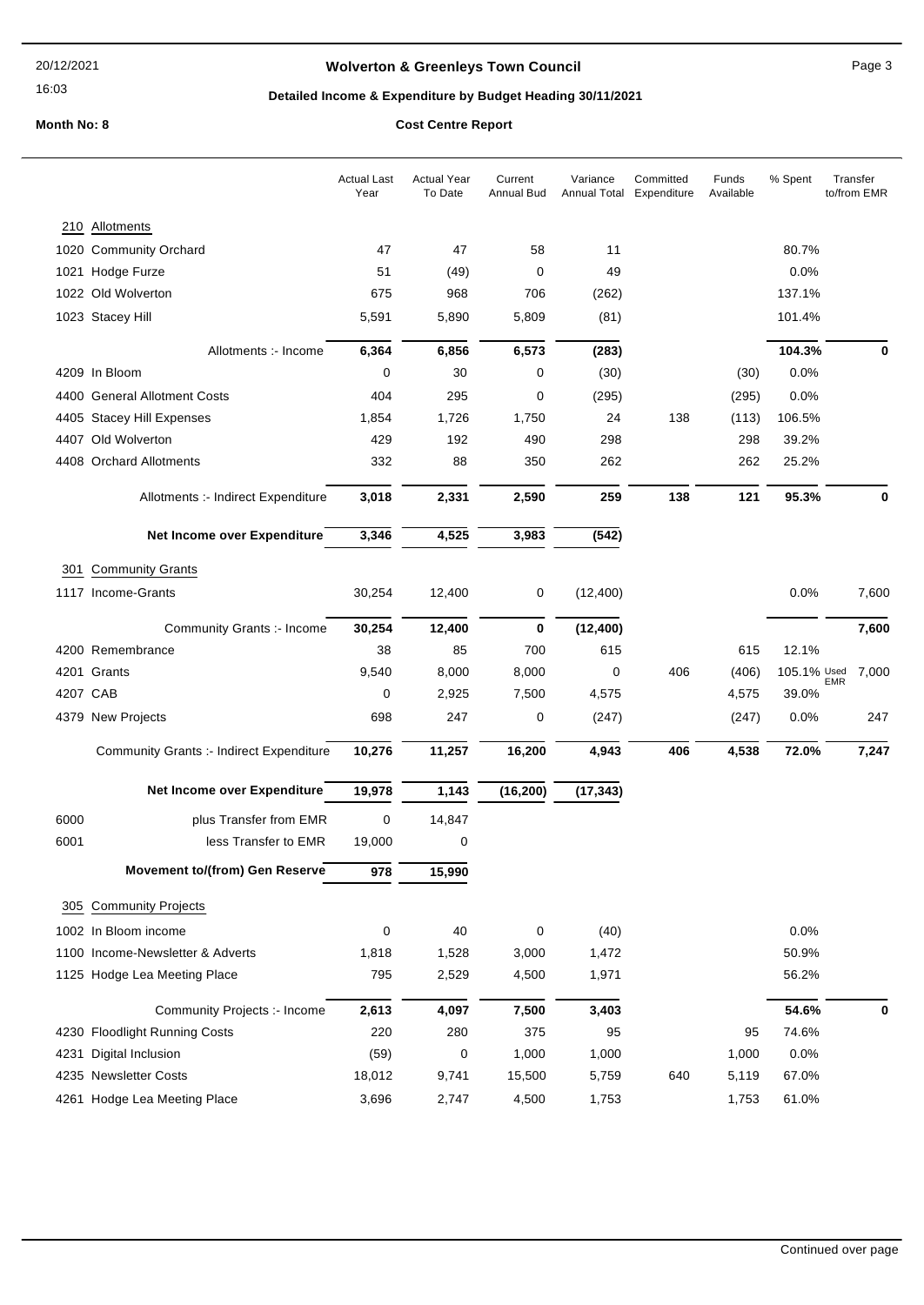#### 20/12/2021

16:03

## Wolverton & Greenleys Town Council **Page 4** Page 4

## Detailed Income & Expenditure by Budget Heading 30/11/2021

|      |                                                 | <b>Actual Last</b><br>Year | <b>Actual Year</b><br>To Date | Current<br><b>Annual Bud</b> | Variance<br><b>Annual Total</b> | Committed<br>Expenditure | Funds<br>Available | % Spent | Transfer<br>to/from EMR |
|------|-------------------------------------------------|----------------------------|-------------------------------|------------------------------|---------------------------------|--------------------------|--------------------|---------|-------------------------|
|      | 4263 Greenleys Community Garden                 | 0                          | 0                             | 0                            | 0                               | (1,025)                  | 1,025              | 0.0%    |                         |
|      | 4265 Youth work                                 | 0                          | 0                             | 500                          | 500                             |                          | 500                | 0.0%    |                         |
|      | 4315 Equipmt Purchase & Maint.                  | 0                          | 41                            | 0                            | (41)                            |                          | (41)               | 0.0%    |                         |
|      | 4379 New Projects                               | 1,534                      | 90                            | 10,000                       | 9,910                           |                          | 9,910              | 0.9%    | 90                      |
|      | Community Projects :- Indirect Expenditure      | 23,403                     | 12,898                        | 31,875                       | 18,977                          | (385)                    | 19,362             | 39.3%   | 90                      |
|      | Net Income over Expenditure                     | (20, 790)                  | (8, 801)                      | (24, 375)                    | (15, 574)                       |                          |                    |         |                         |
| 6000 | plus Transfer from EMR                          | 1,093                      | 90                            |                              |                                 |                          |                    |         |                         |
|      | Movement to/(from) Gen Reserve                  | (19, 697)                  | (8,711)                       |                              |                                 |                          |                    |         |                         |
| 310  | <b>Community Events</b>                         |                            |                               |                              |                                 |                          |                    |         |                         |
|      | 1105 Income-Twinning                            | 0                          | 0                             | 1,000                        | 1,000                           |                          |                    | 0.0%    |                         |
|      | 1106 Income - Fireworks                         | 0                          | 0                             | 2,300                        | 2,300                           |                          |                    | 0.0%    |                         |
|      | 1107 Income - Town Trail App                    | 0                          | 0                             | 500                          | 500                             |                          |                    | 0.0%    |                         |
|      | 1108 Income-New projects                        | (350)                      | 0                             | 0                            | 0                               |                          |                    | 0.0%    |                         |
|      | 1109 Income - Summer Festival                   | (120)                      | 0                             | $\mathbf 0$                  | 0                               |                          |                    | 0.0%    |                         |
|      | Community Events :- Income                      | (470)                      | 0                             | 3,800                        | 3,800                           |                          |                    | 0.0%    | 0                       |
|      | 4274 Summer Festival                            | 519                        | 3,720                         | 2,500                        | (1,220)                         |                          | (1,220)            |         | 148.8% Summer Play      |
|      | 4275 Town Twinning                              | 50                         | 0                             | 1,000                        | 1,000                           |                          | 1,000              | 0.0%    | association cost        |
|      | 4277 Fireworks                                  | 0                          | 1,563                         | 8,500                        | 6,938                           | 1,388                    | 5,550              | 34.7%   |                         |
|      | 4278 Lantern Festival                           | 1,821                      | 0                             | 5,140                        | 5,140                           |                          | 5,140              | 0.0%    |                         |
|      | 4299 Other Events                               | $\pmb{0}$                  | 247                           | 0                            | (247)                           | 215                      | (463)              | 0.0%    | 247                     |
|      | <b>Community Events :- Indirect Expenditure</b> | 2,390                      | 5,530                         | 17,140                       | 11,610                          | 1,603                    | 10,007             | 41.6%   | 247                     |
|      | Net Income over Expenditure                     | (2,860)                    | (5,530)                       | (13, 340)                    | (7, 810)                        |                          |                    |         |                         |
| 6000 | plus Transfer from EMR                          | 1,038                      | 247                           |                              |                                 |                          |                    |         |                         |
| 6001 | less Transfer to EMR                            | (574)                      | 0                             |                              |                                 |                          |                    |         |                         |
|      | Movement to/(from) Gen Reserve                  | (1, 248)                   | (5,282)                       |                              |                                 |                          |                    |         |                         |
|      | 401 Town Upkeep                                 |                            |                               |                              |                                 |                          |                    |         |                         |
|      | 4209 In Bloom                                   | 2,556                      | 1,691                         | 2,500                        | 809                             | 716                      | 92                 | 96.3%   | 7                       |
|      | 4300 Christmas Lights Running                   | 0                          | 16                            | 250                          | 234                             |                          | 234                | 6.2%    |                         |
|      | 4301 Christmas Trees                            | 0                          | 14                            | 0                            | (14)                            |                          | (14)               | 0.0%    |                         |
|      | 4302 Dog Waste Collection                       | 12,713                     | 7,199                         | 12,000                       | 4,801                           |                          | 4,801              | 60.0%   |                         |
|      | 4303 Road Sweeping                              | 1,653                      | 0                             | 0                            | 0                               |                          | 0                  | 0.0%    |                         |
|      | 4310 Caretaker Costs                            | 276                        | 73                            | 100                          | 27                              |                          | 27                 | 72.8%   |                         |
|      | 4315 Equipmt Purchase & Maint.                  | 0                          | $\overline{7}$                | 0                            | (7)                             | 2,201                    | (2,208)            | 0.0%    |                         |
|      | 4316 Planting                                   | 15,263                     | 7,686                         | 14,000                       | 6,314                           | 700                      | 5,614              | 59.9%   | 187                     |